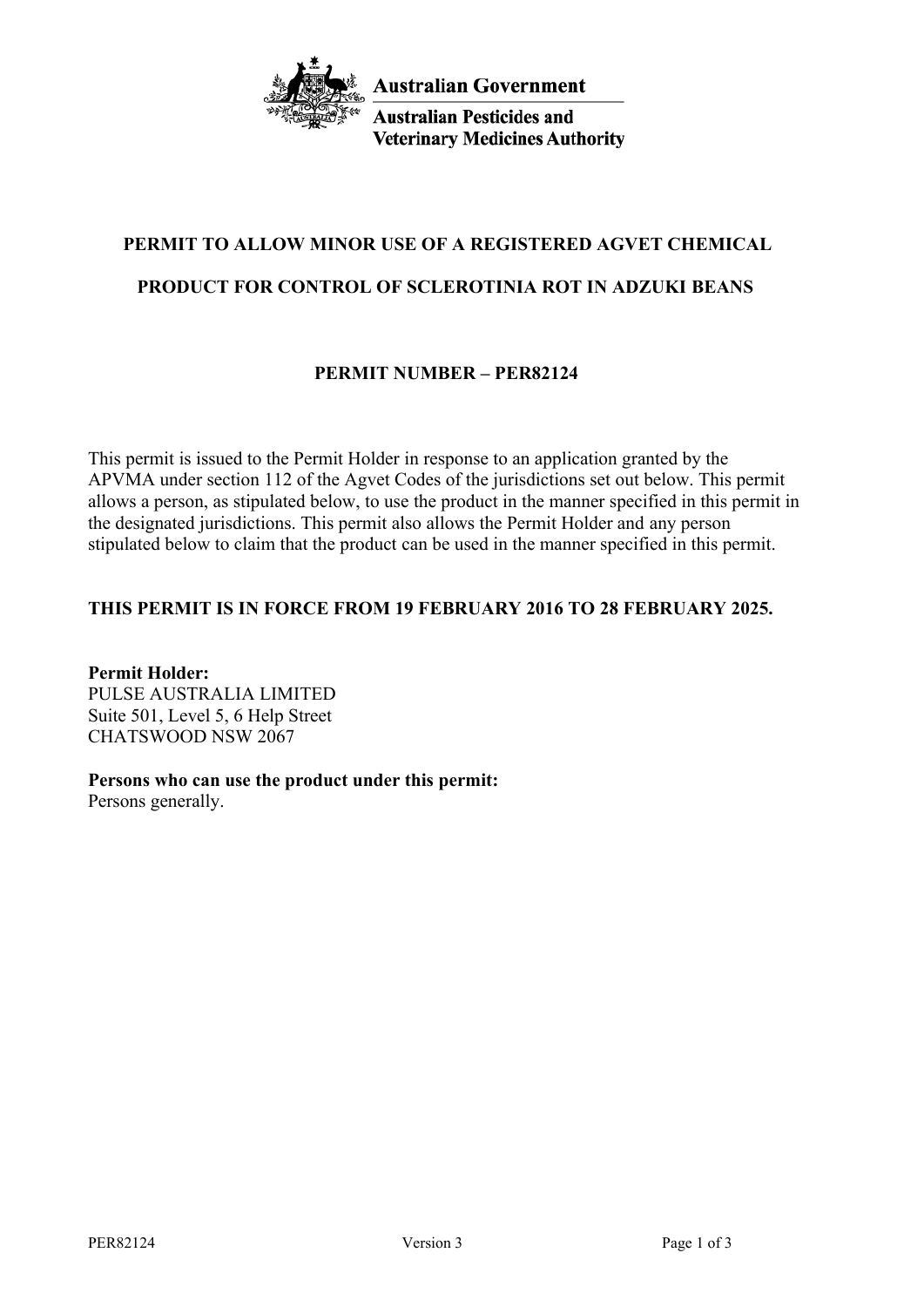#### **CONDITIONS OF USE**

#### **Products to be used:**

FILAN FUNGICIDE (APVMA No. 56362) PLUS OTHER REGISTERED PRODUCTS Containing: 500 g/kg BOSCALID as the only active constituent.

#### **RESTRAINT:**

Comply with all restraints on the product label.

#### **SPRAY DRIFT RESTRAINTS**

Specific definitions for terms used in this section of the label can be found at apvma.gov.au/spraydrift.

DO NOT allow bystanders to come into contact with the spray cloud.

DO NOT apply in a manner that may cause an unacceptable impact to native vegetation, agricultural crops, landscaped gardens and aquaculture production, or cause contamination of plant or livestock commodities, outside the application site from spray drift. The buffer zones in the relevant buffer zone table/s below provide guidance but may not be sufficient in all situations. Wherever possible, correctly use application equipment designed to reduce spray drift and apply when the wind direction is away from these sensitive areas.

DO NOT apply unless the wind speed is between 3 and 20 kilometres per hour at the application site during the time of application.

DO NOT apply if there are hazardous surface temperature inversion conditions present at the application site during the time of application. Surface temperature inversion conditions exist most evenings one to two hours before sunset and persist until one to two hours after sunrise.

DO NOT apply by aircraft unless the following requirements are met:

- Spray droplets are not smaller than a MEDIUM spray droplet size category.
- For maximum release height above the target canopy of 3 meters or 25 per cent of wingspan or 25 per cent of rotor diameter, whichever is the greatest, minimum distances between the application site and downwind sensitive areas are observed (see the following table titled 'Buffer zones for aircraft')

| <b>Type of aircraft</b> | <b>Mandatory downwind buffer zones</b> |  |
|-------------------------|----------------------------------------|--|
|                         | Natural aquatic areas                  |  |
| Fixed-wing              | 10 metres                              |  |
| Helicopter              | 15 metres                              |  |

Buffer zones for aircraft